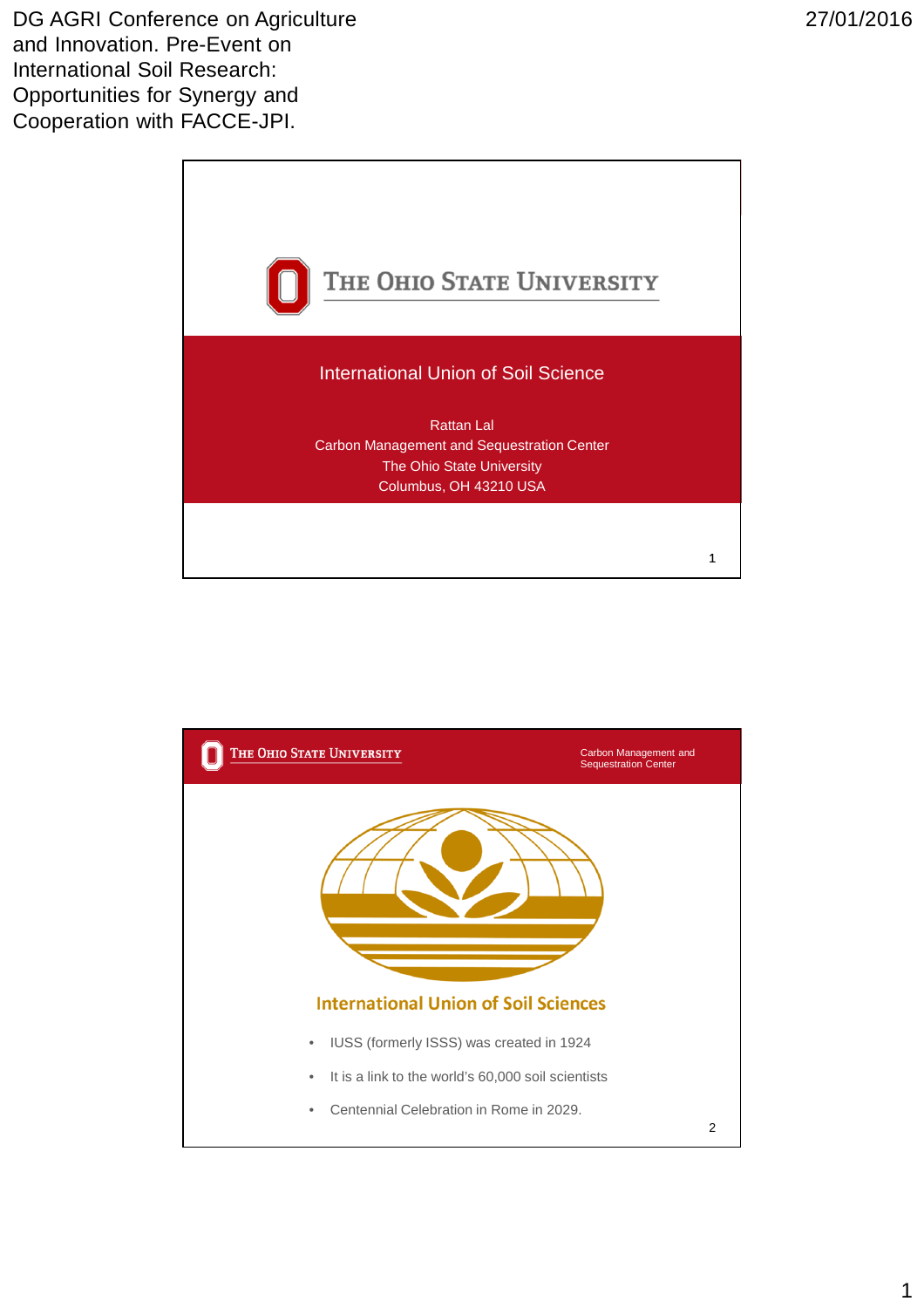| THE OHIO STATE UNIVERSITY                                                              | Carbon Management and<br><b>Sequestration Center</b> |
|----------------------------------------------------------------------------------------|------------------------------------------------------|
| <b>PERMANENT ADMINISTRATIVE UNIT OF IUSS</b>                                           |                                                      |
| The secretariat was inaugurated in January 2015,<br>Vienna, Austria. It is staffed by: |                                                      |
| i.<br>Secretary<br>ii.<br><b>Treasurer</b><br>iii.<br>Office associate                 |                                                      |
| Dr. Sigbert Huber<br>Secretary, IUSS                                                   |                                                      |
| Email iuss@umweltbundesamt.at                                                          |                                                      |
| Address: Spittelauer Lande 5<br>1090 Wien<br>Austria                                   |                                                      |
| Phone: 43-01-313                                                                       |                                                      |
| Website: www.iuss.org                                                                  | 3                                                    |

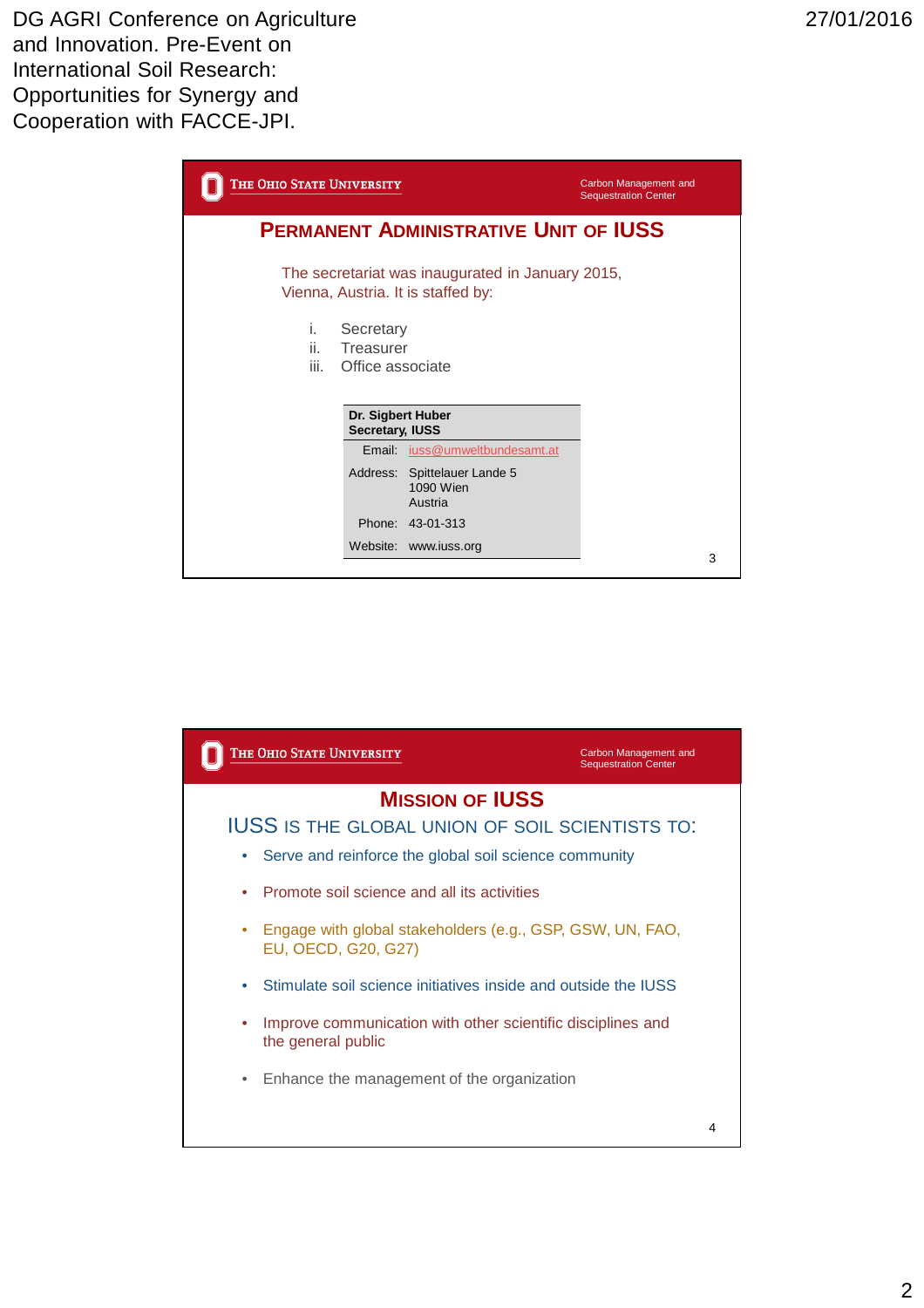

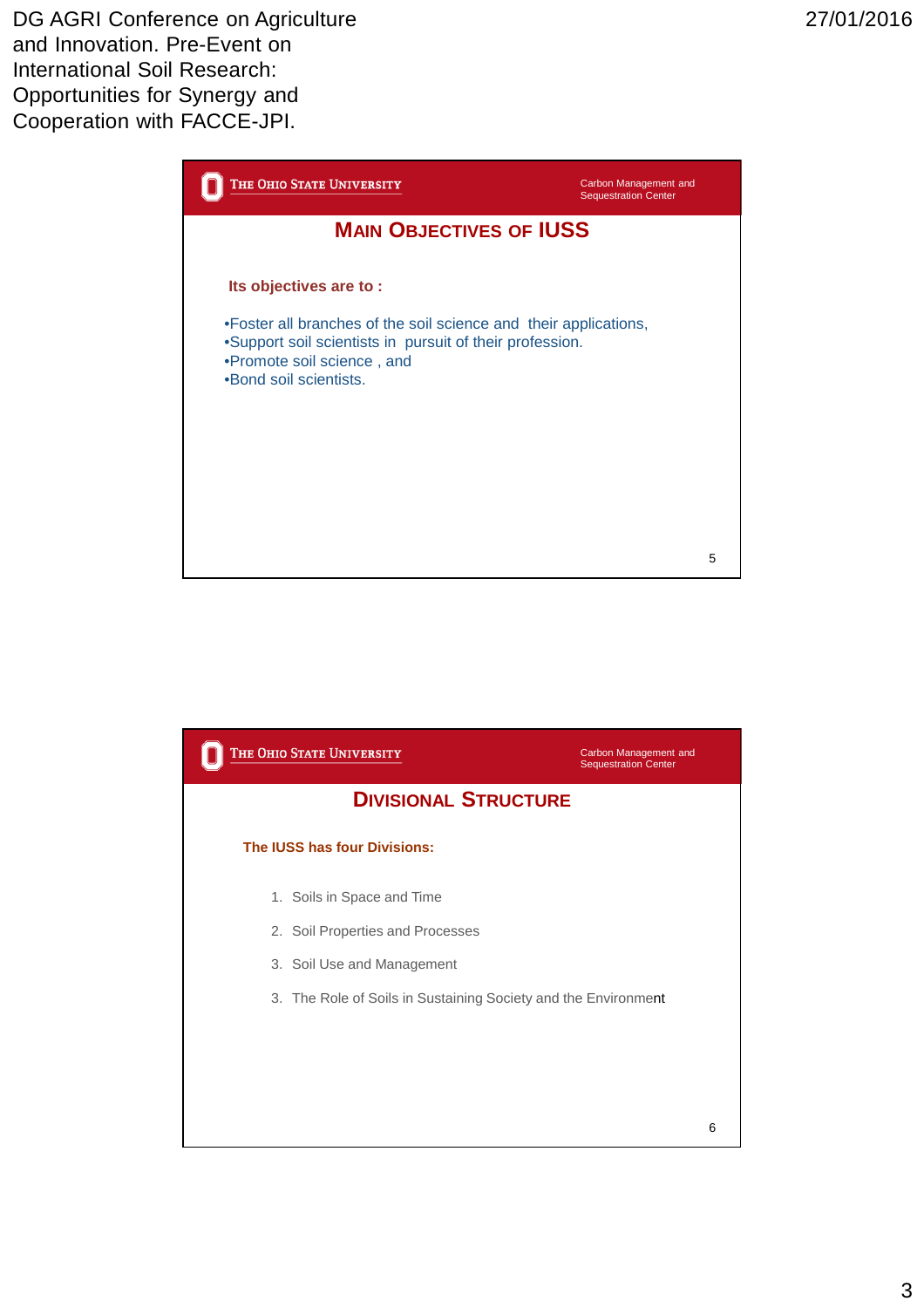